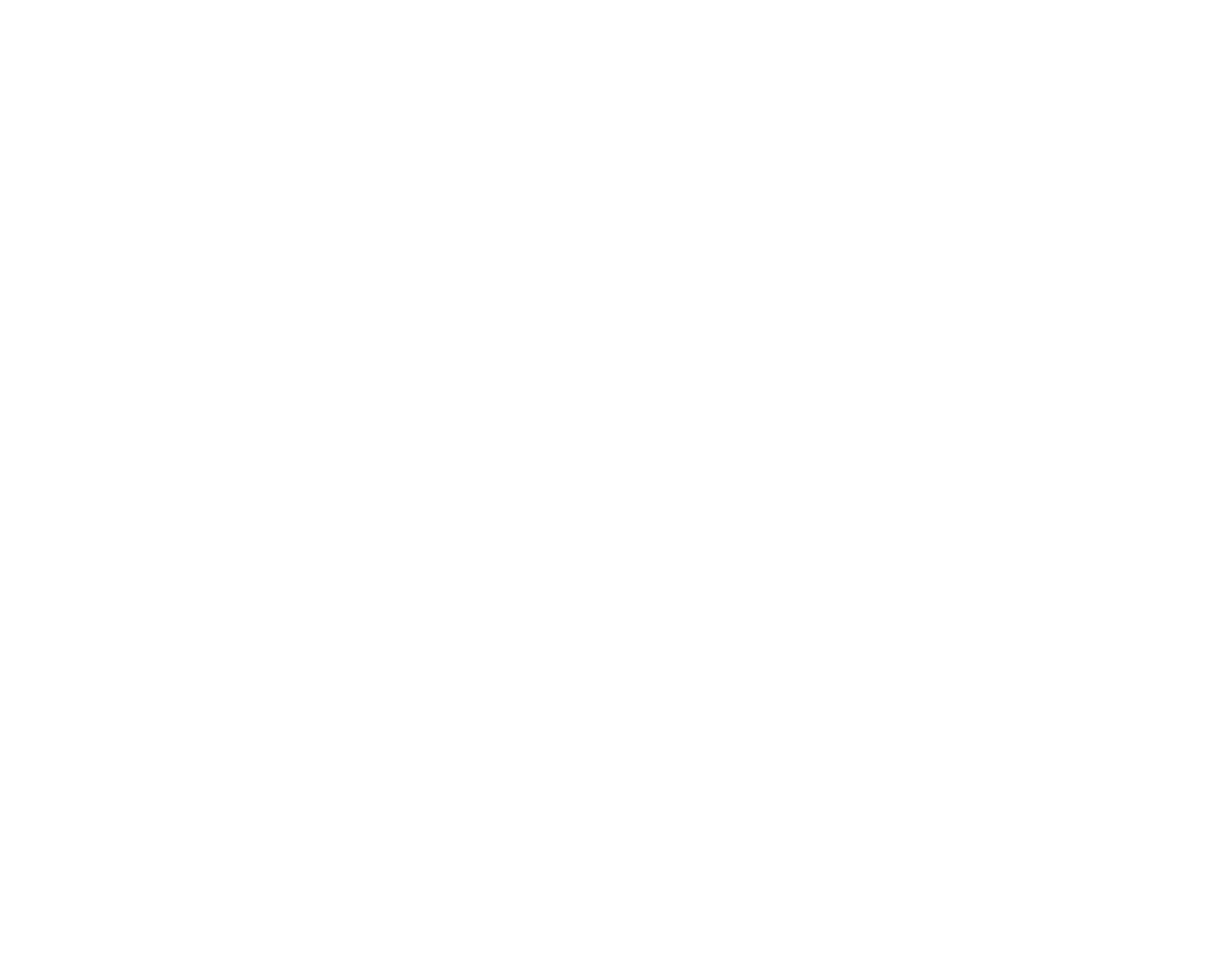# **Contents**

| Sing, Goddess, the Anger $\ldots \ldots \ldots \ldots$ | 5  |
|--------------------------------------------------------|----|
| Tonight We're Gonna Party Like It's 1999               | -6 |
| Sects, Lies, and Videotape 12                          |    |
| Defense of the Indicted L.A. Four 15                   |    |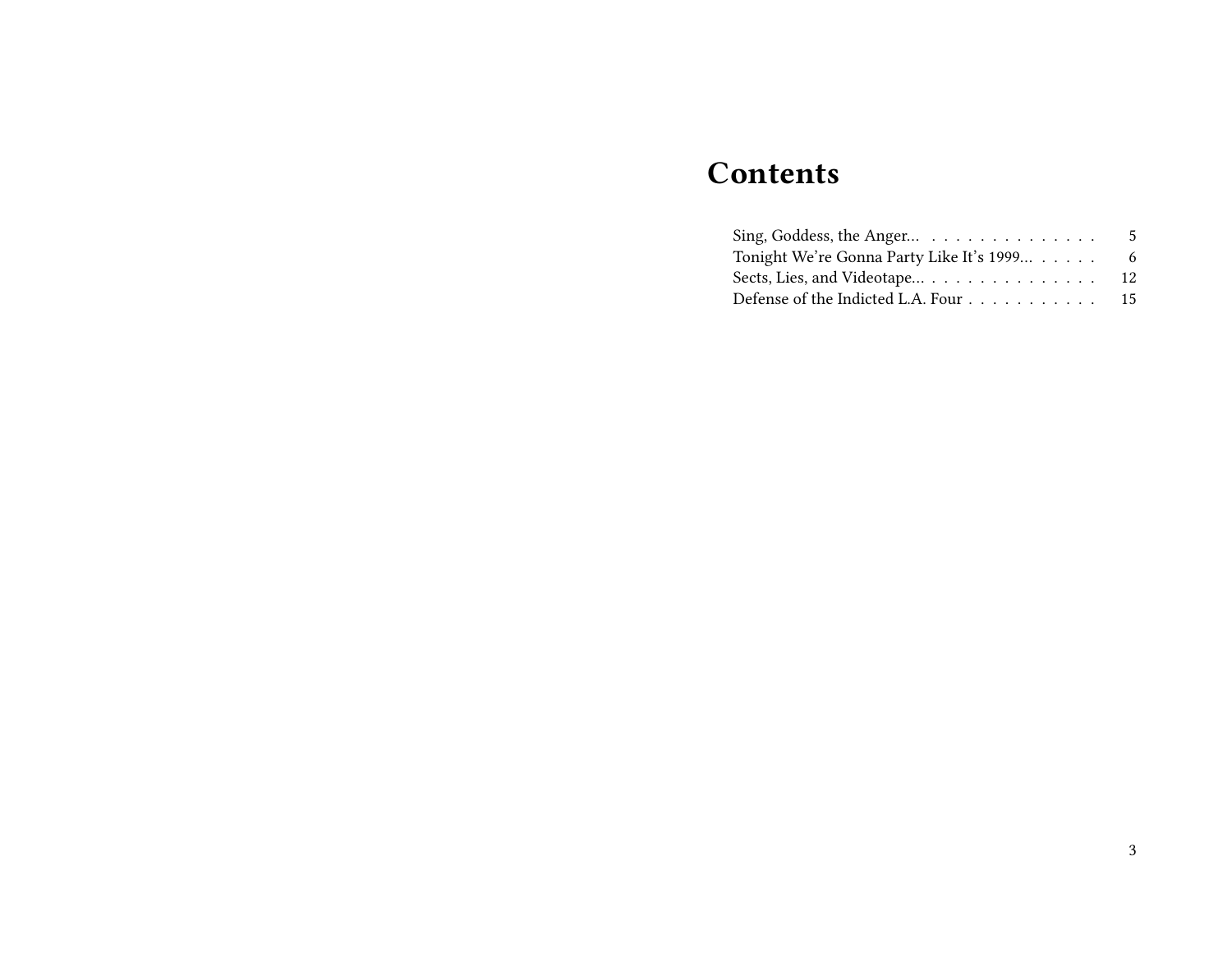In the most radical and coherent episodes of the class war there have always been, and will be, ill-considered stupid uses of violence. The recent riots weren't fought by angels, but by flesh and blood human beings with all the flaws and limits imposed by conditions of horrific poverty and exploitation, responding to the daily violence of this shit society and all its terrors and mystifications. All of the insurgents have to be supported, regardless of what they are charged with and regardless of questions of guilt or innocence. None of them could get a fair trial, and even if they could, all of us would still need to take a clear line of unconditional support for all hostages taken by the state during and after the May Days.

\* \* \*

A list of class war prisoners in the United States can be found in the Fall 1991 issue of "Social Justice" (POB 40601, San Francisco, CA. 94140), or from the Peoples Law Office (343 S. Dearborn, Suite 1607, Chicago, IL. 60604). Information about imprisoned war resisters from the Gulf war can be obtained from the "Anti-Warrior" (48 Shattuck, Box 129, Berkeley, CA. 94704).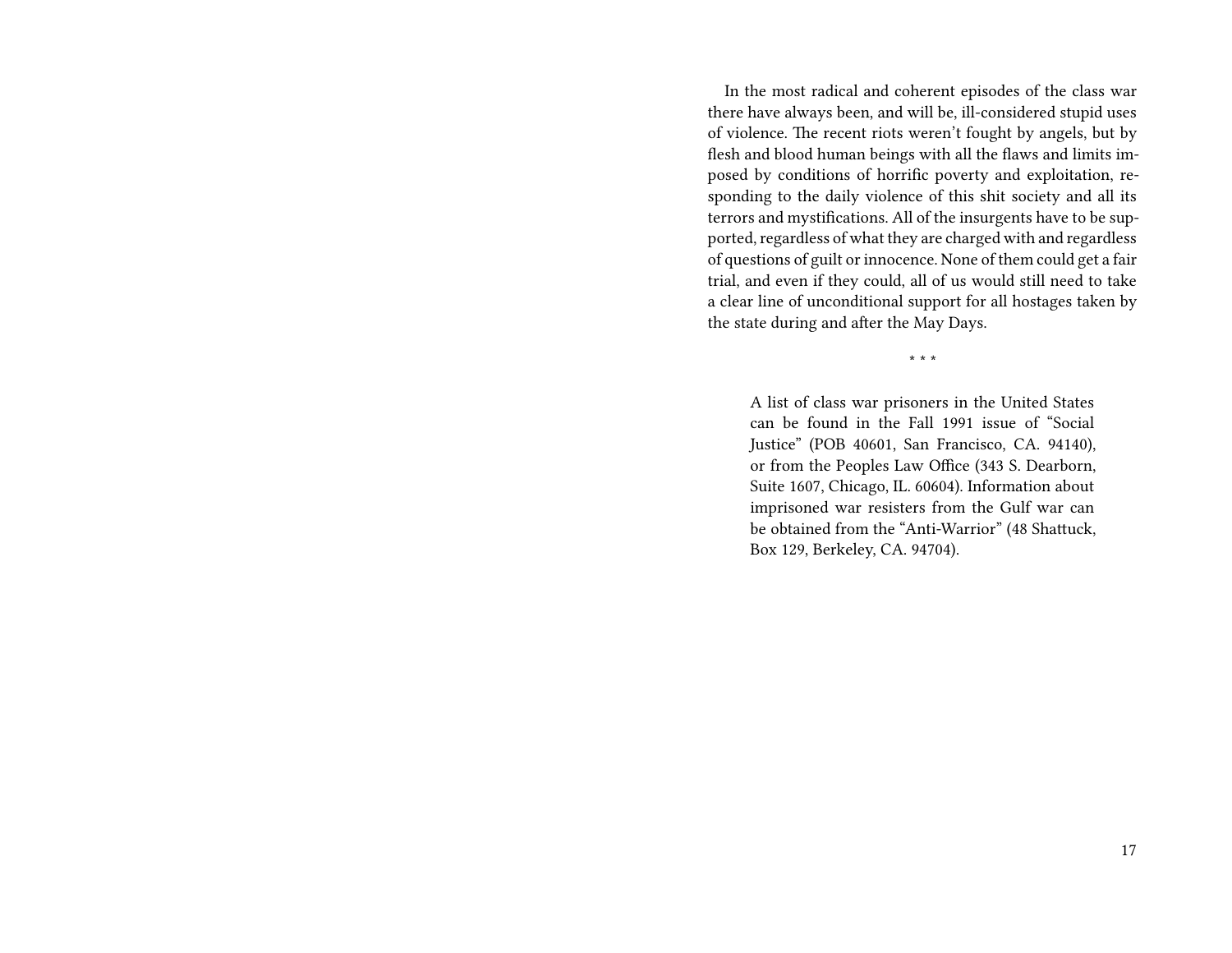forward to another massive social explosion the day that the convictions are handed down.

The men charged with the beating of Reginald Denny during the L.A. riot must be supported.<sup>1</sup> A defense attorney claims that Denny had taunted the black men involved, that Denny shouted out that the cops who beat Rodney King were not guilty. Obviously, we don't know whether this is true or not. We have to support Damian Williams and the other three defendants, because a successful prosecution would effectively tar all the insurgents with the brush of racist brutality: a cunning move on the part of the American justice system. The prosecutions are an effort to stigmatize the riots, not as a massive reassertion of class and community, but as a series of racist attacks, a mass outbreak of suburbanites' worst fears.

"There's a difference between frustration with the law and direct assaults upon our legal system."

- George Bush, May 3, 1992

### **Sing, Goddess, the Anger…**

Rumor has it that the first rocks started to fly as the four cops who beat Rodney King and the jury who acquitted them were leaving the courtroom in suburban Simi Valley. Subsequent to the acquittals of the cops, on the afternoon of April 29<sup>th</sup>, thousands of people began pouring into the streets of Los Angeles. In a few hours rioting spread across the L.A. metropolitan area. Conditions rapidly approached the level of civil war. The police withdrew from the main areas of the fighting, ceding the streets to the insurgent poor. Systematic burnings of capitalist enterprises commenced. More than 5,500 buildings burned. People shot at cops on the street and at media and police helicopters. Seventeen government buildings were destroyed. The Los Angeles Times Building was attacked and partially looted. A vast canopy of smoke from the burnings covered the L.A. basin. Flights out of Los Angeles International Airport were canceled and incoming flights had to be diverted due to the smoke and sniper fire.

Following the lead of events in the nation's cultural capital, mass spontaneous rioting spread to several dozen cities across the United States. The rioting was the single most violent episode of social unrest in the United States in the twentieth century, far outstripping the urban revolts of the 1960s both in its sheer destructiveness and in the fact that the April-May riots were a multiracial revolt of the poor. As Willie Brown, a prominent Democratic Party politician in the California State Assembly (and no friend of the class war) put it, in the *San Francisco Examiner*. "For the first time in American history, many of the demonstrations, and much of the violence and crime, espe-

<sup>&</sup>lt;sup>1</sup> Editors' Note: It is abundantly clear that those charged with beating Reginald .Denny are being crucified by the mass media and the government as punishment for their symbolic 'guilt' for the whole uprising. As usual, the commercial media have presented a highly skewed picture of the beating (without investigating events leading up to it in the area, including an immediately preceding police beating of the neighbors of one suspect), while the government at all levels is crusading for a quick and simple legal lynching. In contrast to the assault charge filed against the gang of cops who devastated Rodney King, Damian Williams (19), Antonine Miller (20) and Henry Watson (27) were each charged with attempted murder, torture, aggravated mayhem and robbery. At the arraignment of Damian Williams, LA. police chief Gates placed the entire LAPD on full tactical alert, in a melodramatic gesture similar to Gates' personal media-orchestrated arrest of Williams in the company of 200 cops and FBI agents. Williams' bail was then set at a level six and a half times that of Rodney King's LAPD assailants. When his mother was able to raise the money, the U.S. Attorney prevented his release. And while defense lawyers contested this, 37 new felony charges were filed against him and his two co-defendants. Bail was increased to 5580,000, almost 20 times that of the Rodney King assailants. When Damian Williams' mother, with widespread support from the outraged black community was coming close to making this new bail amount, court began special proceedings supposedly to determine whether property used for securing bail was "acquired legally," and the D.A. began videotaping Damian's family and supporters. For a more complete account see Mike Davis' "L.A. Was Just the Beginning" (*Open Magazine*, POB 2726, Westfield, NJ. 07091).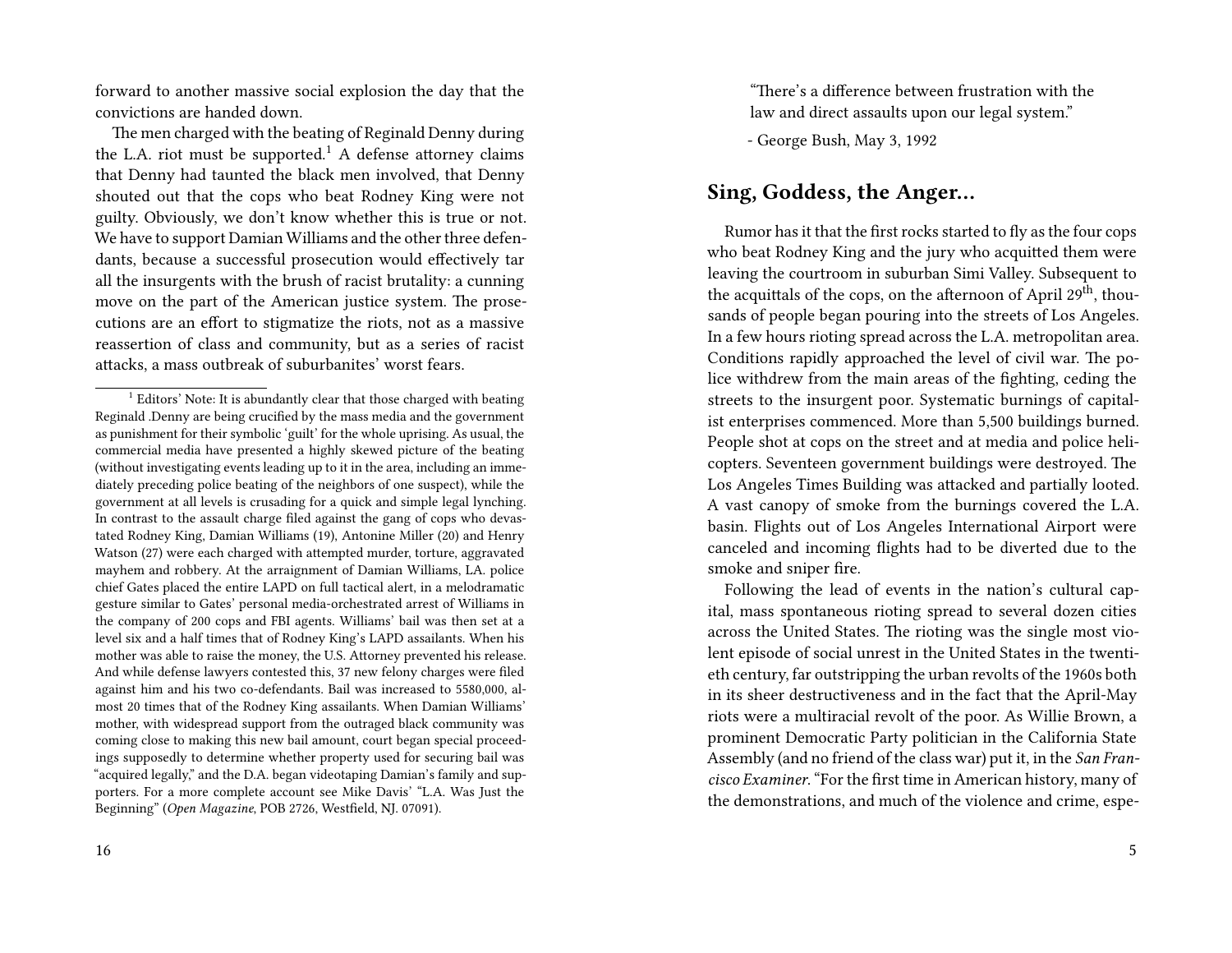cially the looting were multiracial — blacks, whites, Hispanics and Asians were all involved."

In the initial phase of the riots, the police were rapidly overwhelmed and retreated, and the military did not appear until the rioting had abated. Some rioters with megaphones tried to turn the uprising into a war against the rich in the places where they live. "We should burn down their neighborhoods, not ours. We're going to take it to Hollywood and Beverly Hills," shouted a man with a megaphone according to the *London Independent* (May 2, 1992).

Two blocks from the mansions of the rich, burnt-out stores testify to how close the riot came to attacking the enemy class in their own homes.

"On Sunset Boulevard on Thursday evening, I watched children with mobile phones coordinate the movements of their gangs with the arrival of police and fire trucks, warning looters when police were on their way."

(*London Guardian*, May 2, 1992)

## **Tonight We're Gonna Party Like It's 1999…**

*"The rebellion was community. It was liberation."* a woman from South Central Los Angeles.

Several people involved in writing this article attempted to find out what happened first-hand and what has happened since. This is some of the information we got from our few contacts in the L.A. area. The rebellion started among black people, spread immediately to involve Latinos in South Central (which is about 42 percent Latino) and Pico Union, and then brought in unemployed white workers from Hollywood in the police are also desperately trying to undermine the gang truce. They need the working class of South Central to start shooting each other again.

In the Mao-oid *Revolutionary Worker* an older woman was quoted as saying to some young people, "You should stop killing each other and start killing those motherfuckers," nodding towards the police.

In Los Angeles more than 12,000 people were arrested, the largest mass arrest in the history of the United States. Insurance adjusters are rating the L.A. riots as the fifth largest 'disaster' in U.S. history measured in insurance claims.

Defense campaigns are in a terrible state. There is no coordinated campaign to defend all the arrested. What little organized defense there is is concerned only with individual defendants, or particular aspects of repression, *e.g.* racism. Liberal lawyers have refused to defend looters. In San Francisco, the District Attorney Arlo Smith is intent on riding the backs of prosecuted looters irtto statewide elected office, and is pushing for state prison time for people found in possession of as little as a handful of T-shirts. Efforts to aid the imprisoned rebels have to be gotten together immediately, by making their names and the charges they face as widely known as possible, organizing benefit concerts to raise money to pay lawyers, etc.

### **Defense of the Indicted L.A. Four**

The arrests of four black men in the beating of the white truck driver Reginald Denny is in part an attempt to reestablish a racial division of the urban poor that was ruptured or threatened by the revolt. It is an attempt to unite everyone appalled by "senseless mayhem" behind the state, and more insidiously an attempt to provoke more racially motivated attacks. Fear of such attacks will be used to justify the coming repressive measures. On a more positive note, we may be able to look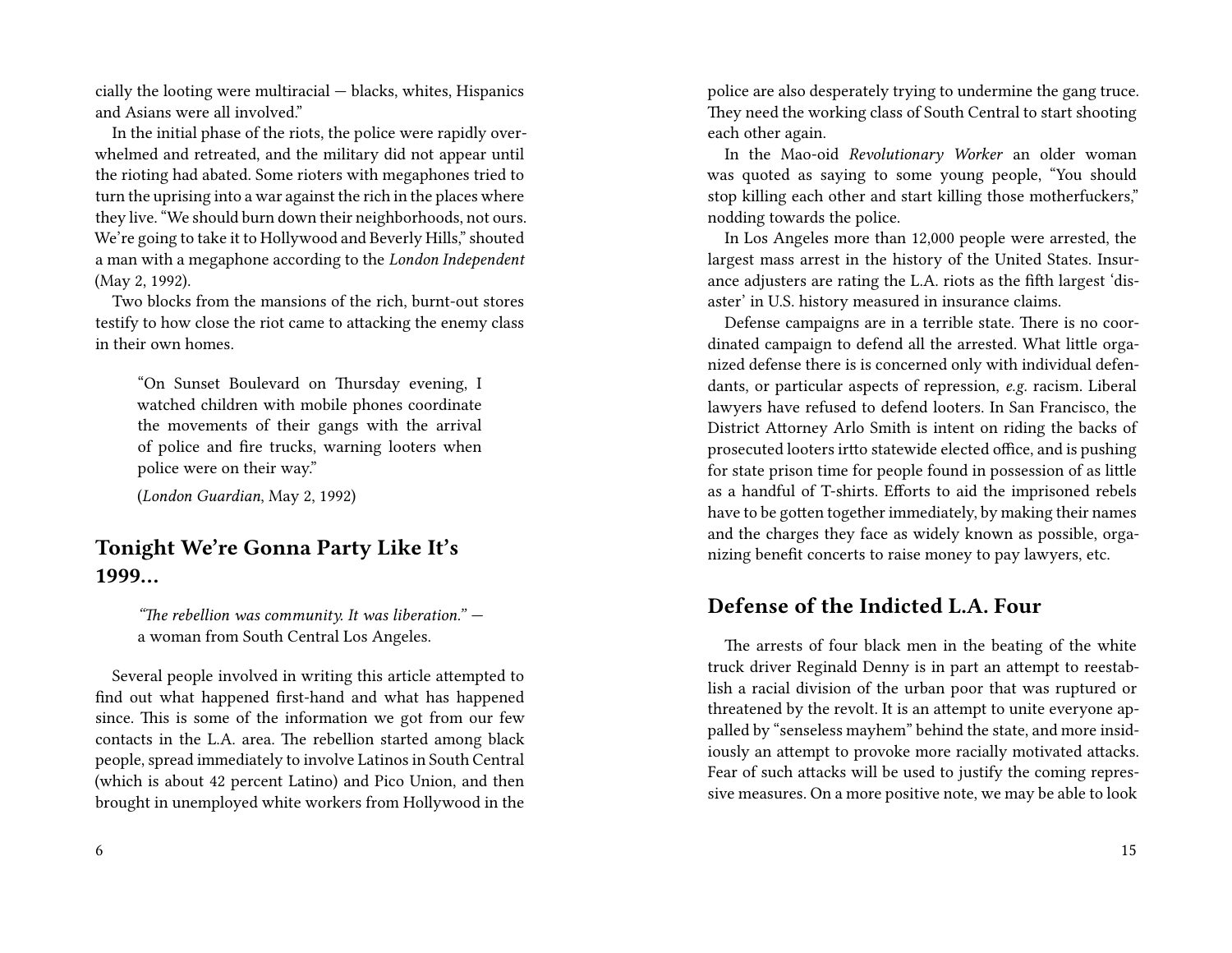poor whites, no matter how impoverished or exploited they are, and regardless of the violence they offered to the cops and commodity relations, are identified in this propaganda scheme with rich whites on the basis of skin color alone.

Some enterprises owned by black capitalists were burned as well. U.C. Berkeley sociologist Harry Edwards, in a radio interview broadcast on May  $6<sup>th</sup>$ , made the point that some wageworkers set fire to the enterprises that employed them. However, some stores and businesses were not attacked, because if every enterprise had been destroyed the neighborhood would have been left without grocery stores or restaurants.

What needs to be made clear here is that we are not liberals and we are not racists: we are not sorry that enterprises belonging to merchants and bosses of any color or ethnicity were looted or burned, but that rioters attacked these targets and spared others, mystified in seeing their class enemies in racist terms.

The recent nationwide rioting, like other riots in the past ten years, demonstrates clearly that the most realistic, practical, immediate way for working class and poor people to overcome internalized racism and racial divisions among themselves is found in a common violent fight against our mutual enemies — the cops, the business classes, the rich and the market economy.

On May 2nd, 5,000 LAPD, 1,000 Sheriffs Deputies, 950 County Marshals and 2,300 Highway Patrol cops accompanied by 9,975 National Guard troops, 3,300 Army troops and Marines with armored vehicles and 1,000 Federal Marshals, FBI agents and Border Patrol SWAT teams moved in to restore order and guard the shopping malls. Hundreds of people were wounded. Most of the people killed in the uprising were killed in the repression of the revolt, and most of them weren't participants in the revolt. The dead were mostly bystanders murdered by the police. In Compton, two Samoan men who were kneeling on the ground while being arrested were murdered by the cops. The

north to Long Beach in the south and Venice in the west. East L.A. was spared only because of a massive show of force by the L.A. Sheriffs Department.

Everybody came out onto the streets. There was an unprecedented feeling of togetherness. Liquor stores were looted. Before the stores were torched, people got out hoses to defend their houses against the danger of spreading fires. Old people were evacuated. It was a family occasion. Carloads of people turned up at a clothing factory, and men, women and children loaded up and drove off. There were two days of continuous looting involving thousands of people, mostly black and Latino, with white people involved as well. The police were nowhere to be seen.

"There were no arrests in my area," one woman we talked to said. Essential items were redistributed, otherwise some people would have had nothing. As far as the beating of truck driver Reginald Denny goes, some of the people who beat him had just defended a 15-year-old against being beaten by the police. This is, of course, not being mentioned in the media.

Harry Cleaver noted, in an article signed May 1<sup>st</sup>: "Remarkable in the dynamics of the rebellions has been the failure of the forces of mediation. When the verdict came in on the night of Wednesday the 29<sup>th</sup>, every respectable 'community leader' in Los Angeles, from the black former policeman Mayor Bradley on down, strove to avert rebellion by channeling anger into manageable channels. Meetings in churches were organized, passionate gospel speeches were mixed with equally impassioned speeches of outrage — all designed to permit a powerless, cathartic venting of emotion. At the biggest meeting, covered by network television, the desperate mayor went so far as to make an explicit plea for no action. Just as good business trade unions see their primary job as imposing the contract and maintaining labor peace, so did the good community leaders see theirs as the maintenance of order."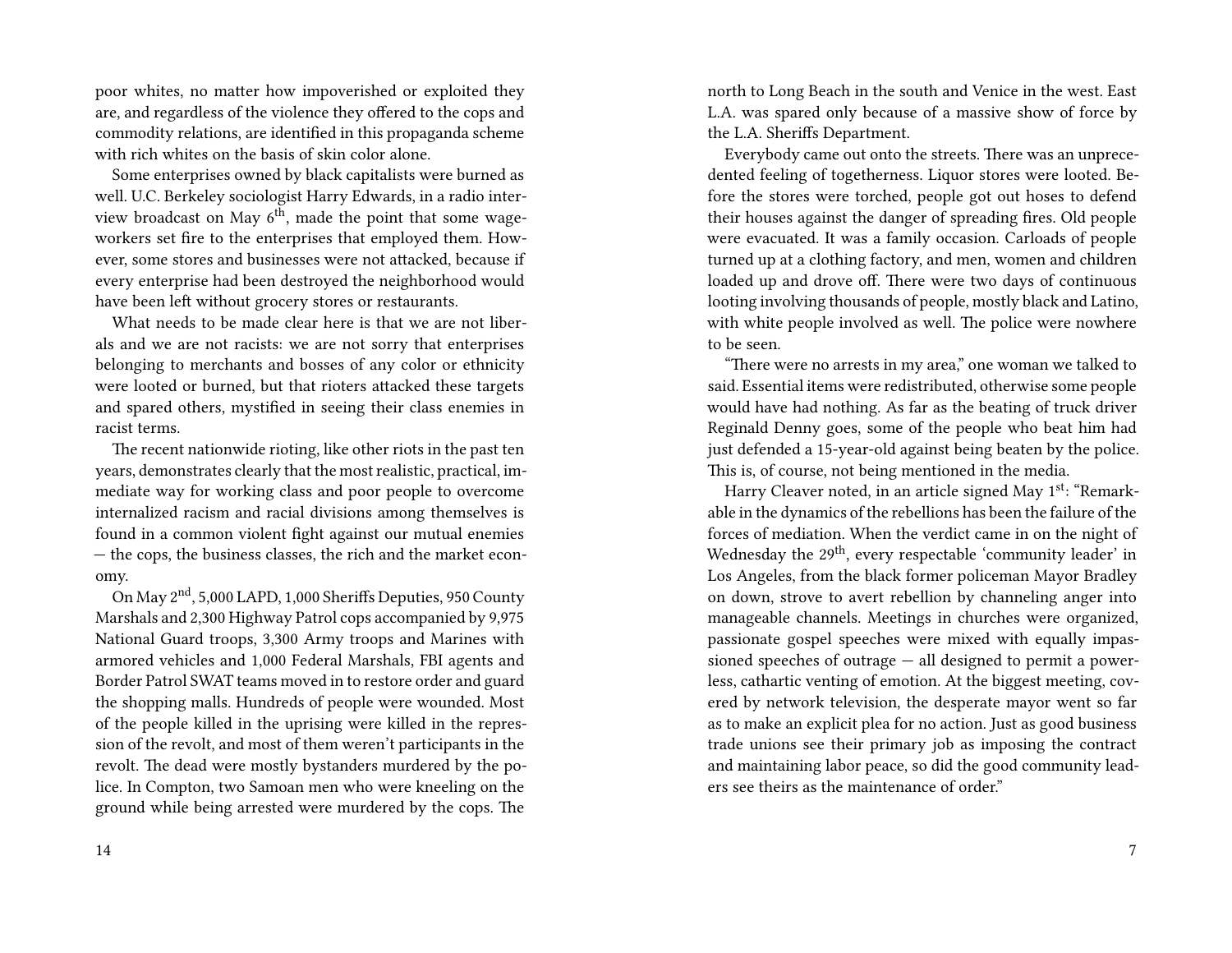Happily they failed. The May 1st issue of the *New York Times*, which styles itself as the paper of record of the U.S. ruling class, noted with alarm:

"Some areas took on the atmosphere of a street party as black, white, Hispanic and Asian residents mingled to share in a carnival of looting. As the greatly outnumbered police looked on, people of all ages (and genders), some carrying small children, wandered in and out of supermarkets with shopping bags and armloads of shoes, liquor, radios, groceries, wigs, auto parts, gumball machines and guns. Some stood patiently in line to wait their turn." The corporate-liberal humor magazine *Spy* noted that when people drove into a Von's parking lot to loot the supermarket they left the handicapped parking spaces open.

A one-shot anarcho-publication out of Minneapolis lampooning the layout of *USA Today* called *L.A. Today* ("Tomorrow…The World") reported "…they're celebrating in L.A…" One observer in L.A. exclaimed, "These people aren't like looters. They're like game show winners." One woman cried gleefully as she carted off clothes from a looted store, "This is bargain basement! Bargain basement!" One reporter solemnly noted that, during the protests against the Gulf War, cases of drunk or stoned revellers were the exception, but "it was the norm last night."

In looting, the proletarian's "temporary mass suppression of market relations," Harry Cleaver noted the creation of "…new laws (sic) of distribution' and a new kind of moneyless order in which vast quantities of wealth are being, very quickly, transferred from the businesses which have to those who do not. Beyond such direct-appropriation, however, we must also see the political statement behind the burnings: the demand for the end of the institutions of exploitation themselves…the rupture of the mercantile circuits of capitalist society is a political blow to its lifeblood."

8

cepted awards for their rescue from representatives of the local business classes. This allowed their aid of the injured man to be deputized by the local commercial classes in their effort to assert proprietorship over 'humanitarian' acts, and by implication, indicting the riots as a completely psychotic episode or pogrom. This quick and cunning public relations coup on the part of the rich and the media is understandable, coming from the region that specializes in exporting spectacle and aerospace to the rest of the world.

Lootings and burnings of enterprises owned by Korean shopkeepers were described as being "racially motivated" in the bourgeois media. Some rioters described these enterprises as being "parasitic on the community." Unfortunately, many enterprises were spared simply because they were owned or managed by black merchants, or because they employed black wage-workers, as in the case of a MacDonald's. Another way of seeing this-, is as an aspect of the class war subsumed, unfortunately, under the rubric of race, a situation where urban wage workers and poor people who happen to be black are screwed over by shopkeepers who happen to be Korean. The United States is a profoundly racist society. Fifty years of totalitarian disinformation by the corporate media has attempted to bury a consciousness of class among the poor and has largely succeeded in dividing the working class along racial lines. Some rioters expressed their hatred of being ripped off in racial terms.

The media have been burying analysis of the riots under a superficial examination of racism in the United States. In part, this specious wallow in corporate humanism aims at obscuring the dangerous social questions suggested by a nationwide multiracial uprising of the poor. By reducing the riots to a question of race relations between 'blacks' as such and 'whites' as such, the media, especially the liberals and leftists, attempt to obscure the multiracial reality of the rioting and portray the riots as the exclusive domain of "black criminals." Working class and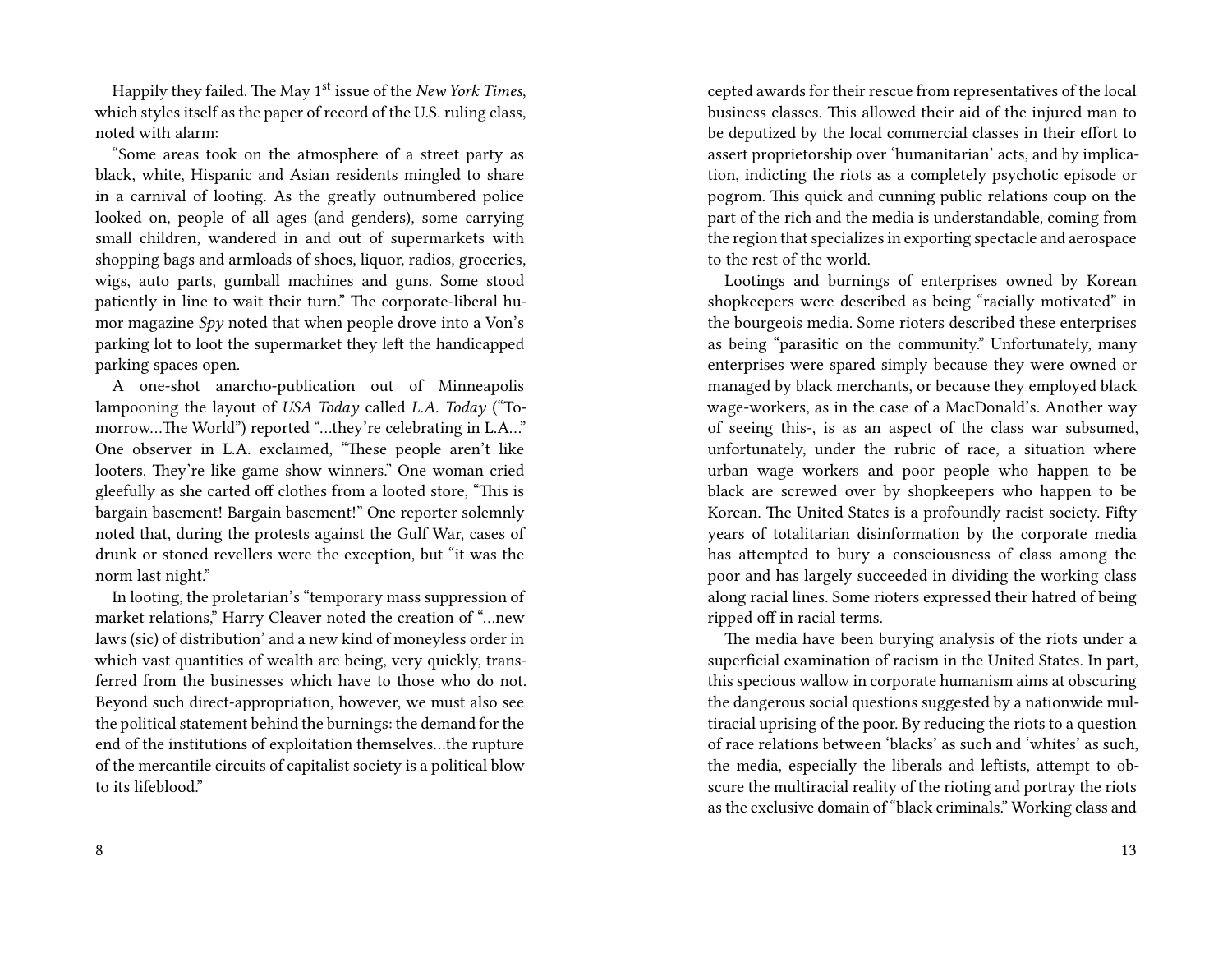In a democracy, the ruling class and their hired orchestras of lackeys brag that the difference between a democracy and a more open form of despotism is that under a democracy there are rules that limit the degree to which our rulers can screw us. When the rules don't work, they change the rules.

### **Sects, Lies, and Videotape…**

Listening to the radio coverage and reading the newspapers during the period of the revolt, it was clear that our enemy the media was completely floored by the abrupt and widespread nature of the uprising. But what was most disorienting and terrifying to the media lackeys of the ruling class was the multiracial nature of the uprising. News photos consistently showed people of all colors in the streets. For fifty years, one of the core constructs of democratic capitalist ideology in the United States has been the massive and wholesale denial that this is a class society.

The revolt, at least temporarily, overthrew 50 years worth of democratic ideology. Now that the smoke has cleared, the media and many of their loyal lackeys on the left, are attempting to place a different spin on the events, with Judeo-Christian victim-morality and ahistorical humanism as a prophylactic for the battered social contract and its protective friend, the rule of law. But, during the days in which the uprising unfolded it's clear that our rulers' media hirelings were conceptually overwhelmed by the enormity of the events.

During the revolt, the media creeps latched onto the video footage of the beating of a white truck driver, Reginald Denny, rebroadcasting footage of this largely atypical incident hundreds of times in order to tar the revolt with the stigma of a race riot. The subsequent rescue of Denny by several black people was not shown quite as often. Towards the end of the riots, the people who rescued Denny, naively, crassly or stupidly ac-

The 30,000-square-foot military enlistment center for all nine counties of Southern California was burned to the ground on the first night. The image of the riots, and of riots in general, pedalled by the enemies of revolt is a lie. This lie portrays rioting as an episode of indiscriminate mayhem where rioters attack each other like sharks in a feeding frenzy. Crimes against people, such as rape and drive-by shootings, virtually disappeared as previously atomized proletarians of different colors and ethnicities came together in mass collective violence, "proletarian shopping" and a potlatch of destruction. There were far fewer rapes and muggings during the period of the riots than there are in Los Angeles under the normal rule of law.

In the aftermath of the rebellion, young men who've spent their entire lives unable to visit the next street because the, street lies within another gang's territory can now do so. A woman told us that after the riots, "As a woman, I feel much safer on the streets." Welfare mothers from four different areas have come together to fight impending welfare cuts. This is a remarkable new development. When these women demonstrate outside welfare offices, the ruling class knows that behind them stand well over 100,000 veterans of the riots. On a conservative estimate, more than 100,000 rebel poor in the greater Los Angeles area have now collectively experienced, in arson, looting and violence against the police, the intelligent collective use of violence as a political weapon: "What is happiness? The feeling that power increases, that a resistance is being overcome."(Nietzsche, *The Antichrist*)

The number of people who participated in the uprising is well into the six-figure range. We know this because there were around 11,000 arrests (5,000 blacks, 5,500 Latinos, 600 whites), and the vast majority of rioters and looters were able to get away scot-free.

The political significance of the L.A. uprising can perhaps best be gauged by comparing the riot in San Francisco, which